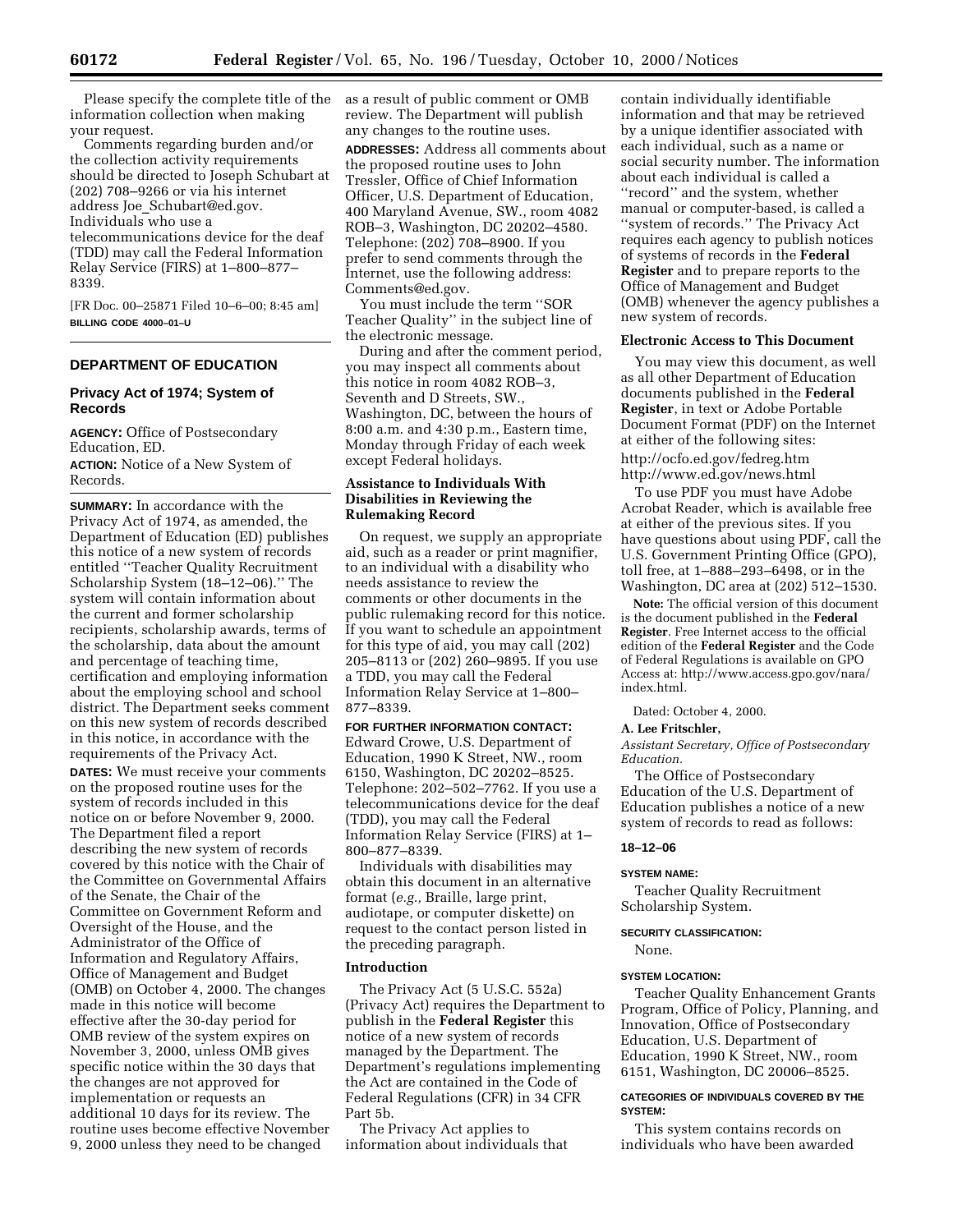scholarships with funds provided under Title II of the Higher Education Act by States or partnerships to prepare to become kindergarten through twelfthgrade teachers.

### **CATEGORIES OF RECORDS IN THE SYSTEM:**

This system consists of information about scholarship recipients, including the amount and period of their scholarships and the institution that awarded them; information about former recipients, including data about the amount and percentage of time the teacher spends teaching; information about the awarding entity; information about the terms of the scholarship; the amount of the scholarship and information about the employing school and the school district, including a certification by the employing school or school district that it meets the regulatory definition of high-need.

# **AUTHORITY FOR MAINTENANCE OF THE SYSTEM:**

Title II, Section 204(e) of the Higher Education Act of 1965, as amended by the 1998 Higher Education Amendments, and 31 U.S.C. Chapter 37.

#### **PURPOSE(S):**

The information in this system will be used to ensure that recipients of scholarships provided with funds under Title II of the Higher Education Act who complete teacher education programs subsequently (1) teach in a high-need school of a high-need local educational agency for a period of time equivalent to the period for which the recipient received scholarship assistance; or (2) repay the amount of the scholarship. The information, therefore, is a tracking mechanism that will be used to carry out the statutory requirement found in Title II, Section 204(e). In addition the system information will be used to determine the success of the Teacher Recruitment component of the Teacher Quality Enhancement Grant Programs in preparing new teachers for employment in high-need schools and school districts.

#### **ROUTINE USES OF RECORDS MAINTAINED IN THE SYSTEM, INCLUDING CATEGORIES OF USERS AND THE PURPOSE OF SUCH USES:**

The Department of Education (the Department) may disclose information contained in a record in this system of records under the routine uses listed in this system of records without the consent of the individual if the disclosure is compatible with the purposes for which the record was collected. These disclosures may be made on a case-by-case basis or, if the Department has complied with the computer matching requirements of the Act, under a computer matching agreement.

(1) *Disclosure for Use by Other Law Enforcement Agencies.* The Department may disclose information to any Federal, State, local, or foreign agency or other public authority responsible for enforcing, investigating, or prosecuting violations of administrative, civil, or criminal law or regulation if that information is relevant to any enforcement, regulatory, investigative, or prosecutive responsibility within the receiving entity's jurisdiction.

(2) *Enforcement Disclosure.* In the event that information in this system of records indicates, either on its face or in connection with other information, a violation or potential violation of any applicable statute, regulation, or order of a competent authority, the Department may disclose the relevant records to the appropriate agency, whether foreign, Federal, State, Tribal, or local, charged with the responsibility of investigating or prosecuting that violation or charged with enforcing or implementing the statute, Executive order, rule, regulation, or order issued pursuant thereto.

(3) *Litigation and Alternative Dispute Resolution (ADR) Disclosures.* 

(a) *Introduction.* In the event that one of the parties listed below is involved in litigation or ADR, or has an interest in litigation or ADR, the Department may disclose certain records to the parties described in paragraphs (b), (c), and (d) of this routine use under the conditions specified in those paragraphs:

(i) The Department of Education, or any component of the Department; or (ii) Any Department employee in his

or her official capacity; or (iii) Any Department employee in his

or her individual capacity if the Department of Justice (DOJ) has agreed to provide or arrange for representation for the employee;

(iv) Any Department employee in his or her individual capacity where the agency has agreed to represent the employee; or

(v) The United States where the Department determines that the litigation is likely to affect the Department or any of its components.

(b) *Disclosure to the DOJ.* If the Department determines that disclosure of certain records to the DOJ is relevant and necessary to litigation or ADR, the Department may disclose those records as a routine use to the DOJ.

(c) *Administrative Disclosures.* If the Department determines that disclosure of certain records to an adjudicative body before which the Department is authorized to appear, an individual or entity designated by the Department or

otherwise empowered to resolve or mediate disputes is relevant and necessary to the administrative litigation, the Department may disclose those records as a routine use to the adjudicative body, individual, or entity.

(d) *Parties, counsels, representatives and witnesses.* If the Department determines that disclosure of certain records to a party, counsel, representative or witness in an administrative proceeding is relevant and necessary to the litigation, the Department may disclose those records as a routine use to the party, counsel, representative or witness.

(4) *Employment, Benefit, and Contracting Disclosure.* 

(a) *For Decisions by the Department.*  The Department may disclose a record to a Federal, State, or local agency maintaining civil, criminal, or other relevant enforcement or other pertinent records, or to another public authority or professional organization, if necessary to obtain information relevant to a decision concerning the hiring or retention of an employee or other personnel action, the issuance of a security clearance, the letting of a contract, or the issuance of a license, grant, or other benefit.

(b) *For Decisions by Other Public Agencies and Professional Organizations.* The Department may disclose a record to a Federal, State, local, or foreign agency or other public authority or professional organization, in connection with the hiring or retention of an employee or other personnel action, the issuance of a security clearance, the reporting of an investigation of an employee, the letting of a contract, or the issuance of a license, grant, or other benefit, to the extent that the record is relevant and necessary to the receiving entity's decision on the matter.

(5) *Employee Grievance, Complaint or Conduct Disclosure.* The Department may disclose a record in this system of records to another agency of the Federal Government if the record is relevant to one of the following proceedings regarding a present or former employee of the Department: complaint, grievance, discipline or competence determination proceedings. The disclosure may only be made during the course of the proceeding.

(6) *Labor Organization Disclosure.* A component of the Department may disclose records to a labor organization if a contract between the component and a labor organization recognized under Title V of the United States Code, Chapter 71, provides that the Department will disclose personal records relevant to the organization's